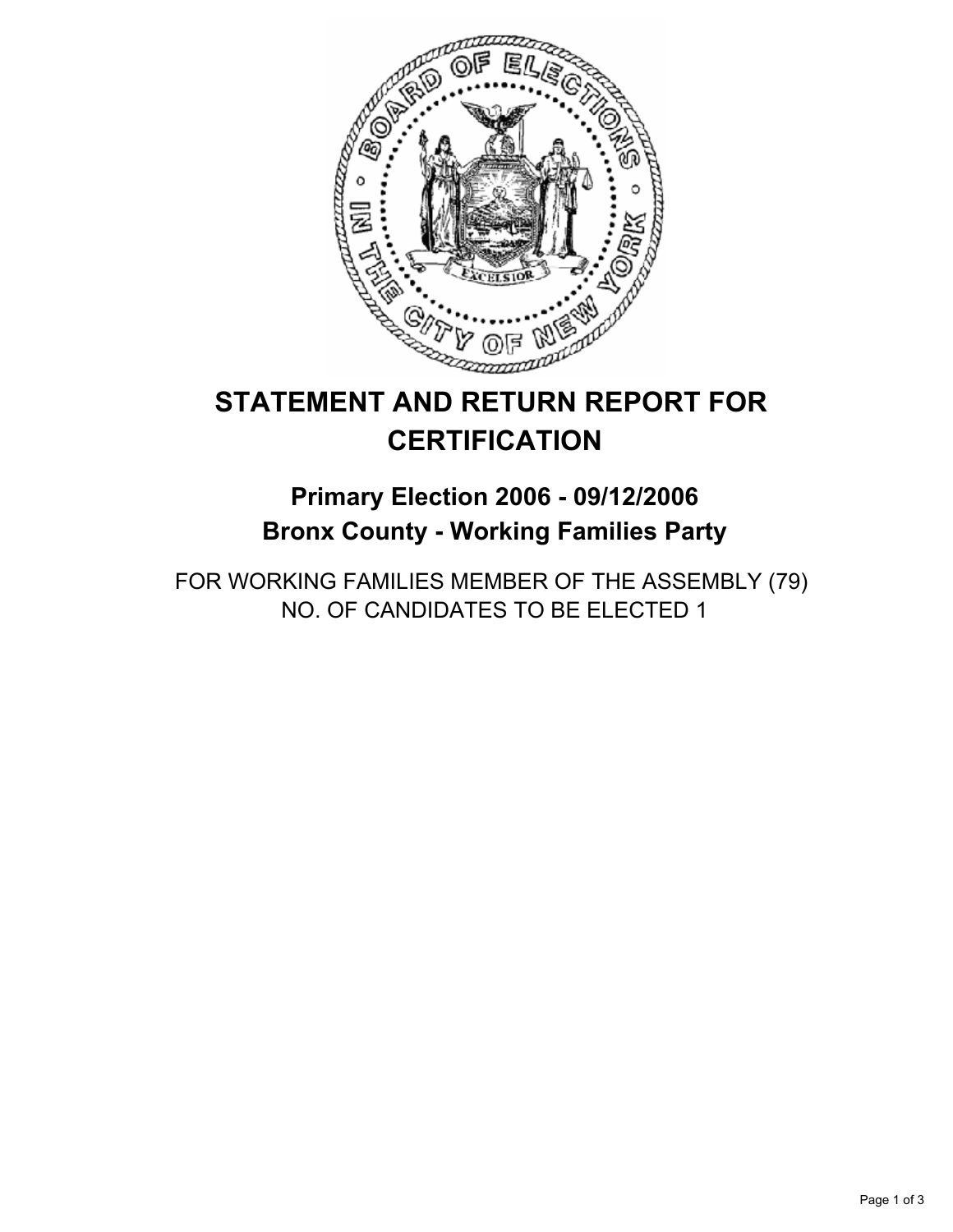

## **ASSEMBLY DISTRICT 79**

| <b>EMERGENCY</b>         |  |
|--------------------------|--|
| <b>ABSENTEE/MILITARY</b> |  |
| <b>AFFIDAVIT</b>         |  |